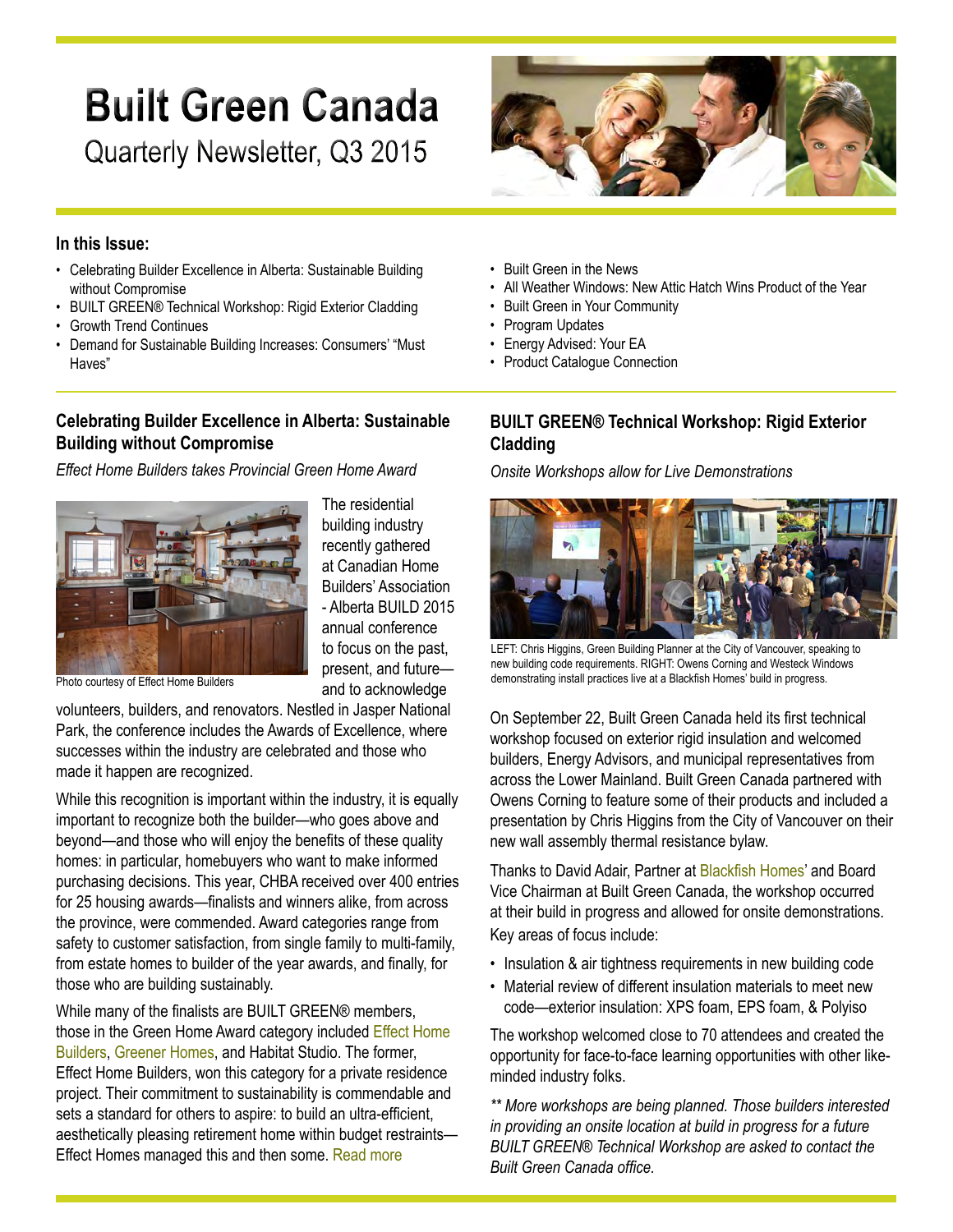## **Growth Trend Continues**

Building off of the first and second quarters of 2015, third quarter numbers in British Columbia continued a growth trend of 32 per cent. Consistent with the housing starts in Alberta, the contracted economy saw enrolments in the province dip in third quarter.

#### **Demand for Sustainable Building Increases: Consumers' "Must Haves"**

As builders are faced with increased codes requirements around envelope and energy systems in their builds, consumers are rating sustainable features as "must haves" when making a home purchase. Meanwhile, Canadian homebuyers rate three of their top 10 "must haves" as related to energy efficiency, 49% cite home certification as a must have, while water conservation also ranks high—45.2% rate low-flow toilets as a must have feature.

Those participating in BUILT GREEN® are ahead and have a competitive advantage—our programs address energy efficiency, integrating the EnerGuide label through Natural Resources Canada, and include the preservation of natural resources, reduction of pollution, ventilation & air quality, and improvement of home durability.

*2015 Canadian Home Buyer Preference National Study, conducted and produced by Avid Ratings Canada, in partnership with the Canadian Home Builders' Association.*

#### **Built Green in the News**

Over the third quarter of 2015, media coverage focused on builders (including Perry Signature Homes, Bedrock Homes, Habitat for Humanity, Maskeen, Landmark, Dakine Home Builders, and Blackfish Homes), updates at Built Green Canada, as well as those companies involved in the BUILT GREEN® ecosystem, including sponsor All Weather Windows. Some outlets include the following: Vancouver Sun, Vancouver Province, Vancouver Shaw TV, North Shore News, Calgary Herald, NEW Homes & Condos Edmonton magazine, New Home & Condo Living (x3), Kijiji, Craigslist, BC Building Info Alert Notice, Kelowna Capital News, and more.

"Built Green" is increasingly being seen as a key selling feature in real estate listings (referenced above with Kijiji and Craigslist). Several complementary organizations have posted Built Greensupplied content onto their website, including: Regina Home Builders' Association and British Columbia Construction Association, as well as the City of Abbotsford website and the City of Surrey, who profiled Maskeen's 86-unit BUILT GREEN® project on their Facebook blog. More and more media are retweeting our tweets, including Green Builder Media, Calgary Herald, Fenestration Review, Vancouver Observer, Red Hot Homes, Sustainable Building & Design Magazine, Build Canada Magazine, and Canadian Business Journal.

Thank you to all for your continued support in spreading the word. Integrating key messages on the benefits of a BUILT GREEN® certified home into your sales and marketing efforts goes a long way in raising the profile for your builds, for sustainable building, and for the industry.

## **All Weather Windows: Innovative, Award-Winning, & Community Minded**

*New Attic Hatch Wins Product of the Year* 

BUILT GREEN® Sponsor, All Weather [Windows,](http://builtgreencanada.ca/featured-sponsor-all-weather-windows) is Canada's largest privately owned window and door manufacturer. Striving to produce innovative, cost effective products for their customers, this is an award winning company many times over.



2015 Product of the Year (Durham Region Home Builders' Association): All Weather Windows Attic Hatch.

The All Weather Windows Attic Hatch was awarded the 2015 Product of the Year by Durham Region Home Builders' Association—the company itself was recognized as Outstanding Supplier for the second year in a row. The Attic Hatch goes beyond building code to offer R36 and R60 installation values to increase overall energy efficiency and meets net zero requirements. Using a thermally broken PVC frame to reduce the flow of air and recycle door cutouts for a pre-finished, energy efficient solution with automotive-grade weather stripping, the Attic Hatch enhances energy performance. With All Weather Windows attic hatch the builder is able to save time and money with a ready-made solution that is easy to install.

A huge supporter of Habitat for Humanity, All Weather Windows mobilized their staff for the fourth consecutive year to volunteer, building windows in Habitat homes. Staff at two plants—one in Edmonton and one in Mississauga provided windows for 40 Habitat homes: 20 in Western Canada and 20 in Central and Eastern Canada. "All Weather Windows is a platinum national supporter of Habitat for Humanity and we are proud of our partnership," said Henry Banman, Senior Vice President, All Weather Windows. "Our vision is to improve the lives of families, one family at a time."

## **Are you utilizing the Full Benefit of Belonging to the BUILT GREEN® Community?**

Whether you've been an active BUILT GREEN® member for a while or are new and still learning about Built Green, and how it sets you apart from others, we encourage you to complete the Member Engagement Checklist included in your 2015 Membership Package. This will assist us in strengthening the benefits you receive for building to BUILT GREEN® certification and for being a part of a sustainable building community. Additionally, we encourage you to familiarize yourself with the 2015 Membership Package which includes tips, suggestions, and tools for you to integrate into your marketing activity as well as consumerfacing tools.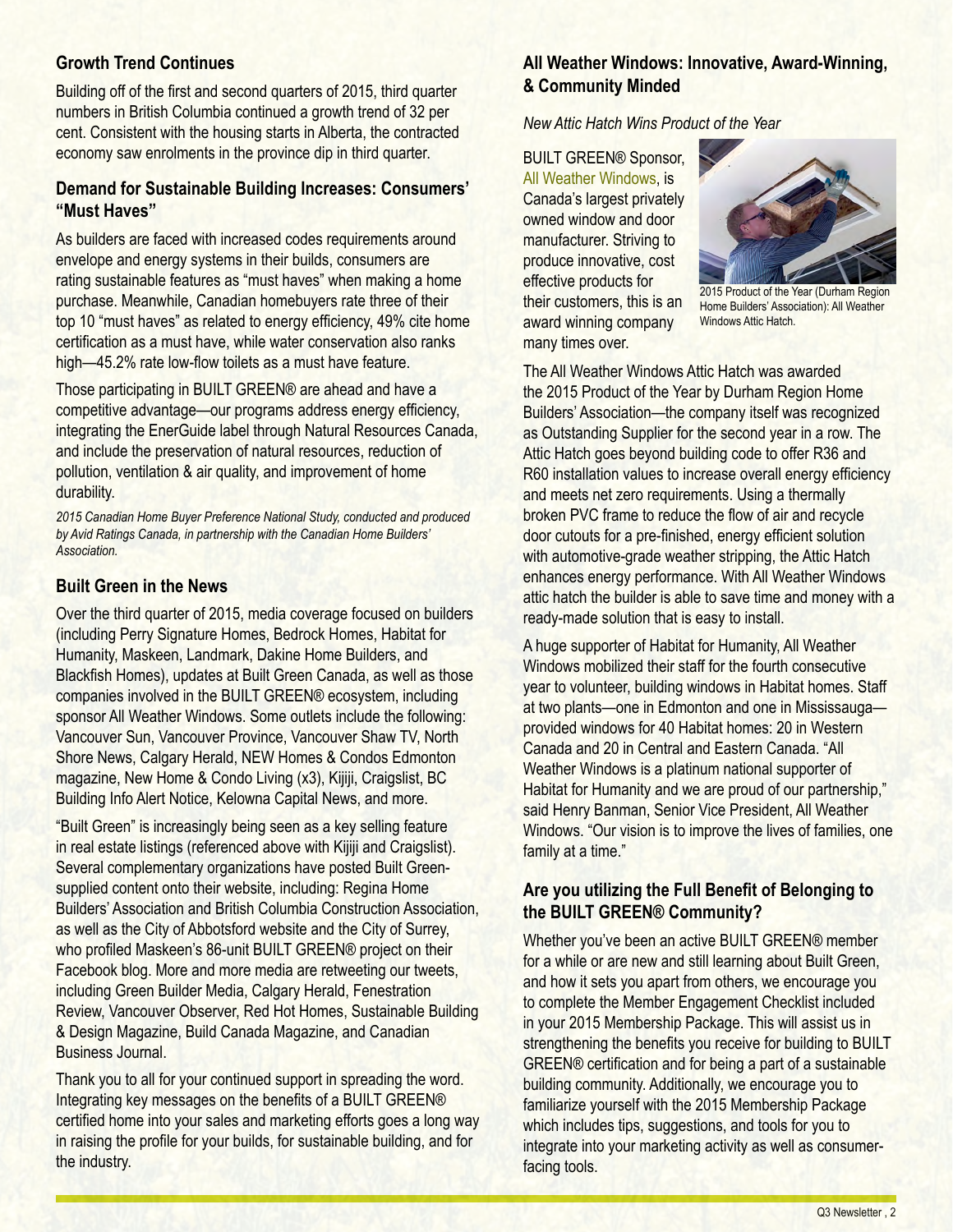#### **Built Green in Your Community**

**A BUILT GREEN® First—Carstairs Heritage Centre & Visitor Information Centre goes BUILT GREEN® Platinum**



The Carstairs Heritage Centre & Visitor Information Centre's enrolment into the BUILT GREEN® program marks this as the first project type with Built Green Canada. and it comes out at Platinum! Carstairs Heritage Centre Curator, Mike Dougherty, says the Society knew they wanted

Photo courtesy of Carstairs Heritage Centre

this project to work within a sustainability framework, and their builder's passion for Built Green made their decision an easy one—thanks to Gold Seal President, Murray Pound, for his commitment to sustainable building practices and for being an ambassador for Built Green Canada.

Pound put together a design and budget, while donating his own time and equipment to this project. Styled after Scarlett's Stopping House—a typical late 1800s ranch house—the Centre functions as the Town of Carstairs Visitor Information Centre, Museum Administration building, and archival storage. Scarlett's was a prominent stop on the Calgary & Edmonton Wagon Trail. and as such, is of interest to the Town of Carstairs and Carstairs and the District Historical Society, who provided 50/50 funding for the project. For the Society's portion, fundraising was lead by Society President, James Lore. And to honour Jim's passion, leadership, and dedication to the museum, the new building has been named Lore House.

The build has had a relatively small footprint, though has had a huge impact for the museum, allowing for roughly 800 square feet of new gallery space to be developed in the main museum building. It sits as a focal point of the facility, which spans three town lots.

Pound endeavoured to maximize energy and space efficiency with the least money spent, and the result was that the project came in ahead of schedule and under budget. Mike extends a huge thank you to Murray Pound and Gold Seal Master Builders.

The project's Grand Opening took place at the end of September, highlighting the Town of Carstairs' annual Alberta Culture Days and Town Pumpkin Fest.

> Cirrus Homes held an Open House on September 5 for their BUILT GREEN® Gold certified custom home in Kerrisdale. This stunning home was meticulously built in compliance with recent B.C. building code

**Cirrus Homes Open House**



Photo courtesy of Cirrus Homes

by an informal discussion period. Some of the latest proven technologies used for this home apply to building envelope & energy systems, materials & methods, indoor air quality & ventilation, and water conservation—key features include: triple-paned windows, low-VOC materials with recycled content, dual-flush toilets + more.

updates in place. Director, Greg Hanberry, gave a brief overview of the green initiatives integral to the project, which was followed

#### **Maskeen's "Evoque" Grand Opening**

September 6 marked the official grand opening of 86-unit BUILT GREEN® certified project, Evoque, located at 15177 – 60th Avenue, Surrey. Mayor Hepner and Councillor Gill toured the show home where there was discussion about BUILT GREEN® and



At their Evoque Grand Opening, Maskeen Homes donates to the City of Surrey Food Bank. Shown here with Mayor Hepner and Councillor Gill.

geothermal in energy generation. Maskeen also donated to the Surrey Food Bank given a recent power outage. A few project highlights include: 100% LED, high-energy electric car charger for residents and visitors to the complex, VOC for all interior coatings, strict recycling and reuse program onsite and have designated recycling and separation bins, and lead Real Estate Sales drives an electric GM Volt.

Targeting a Silver level certification, the first two units reached a BUILT GREEN® Gold!

#### **Ellenwood at Green Home & Energy Show**

Kudos to [Ellenwood](http://builtgreencanada.ca/ellenwood-homes?id=727) Homes for their leadership participating in the Nelson Green Home & Energy Show on September 22 at Prestige Lakeside Resort. Thanks for talking BUILT GREEN® benefits and for their support.

**Victoria Residential Builders Association at Union of BC Municipalities Convention**

The Victoria Residential Builders Association (VRBA) participated at this convention September 23 – September 24 integrating the BUILT GREEN® message and support materials for British Columbia's elected officials attending the event. Thank you for the ongoing support and leadership in encouraging sustainable building practices.

**Have an upcoming event?** Let us know—let us help spread the word.

#### **BUILT GREEN® Find a Builder**

To those builders actively certifying BUILT GREEN®, please let us know if you would like updates to your feature on Find a Builder.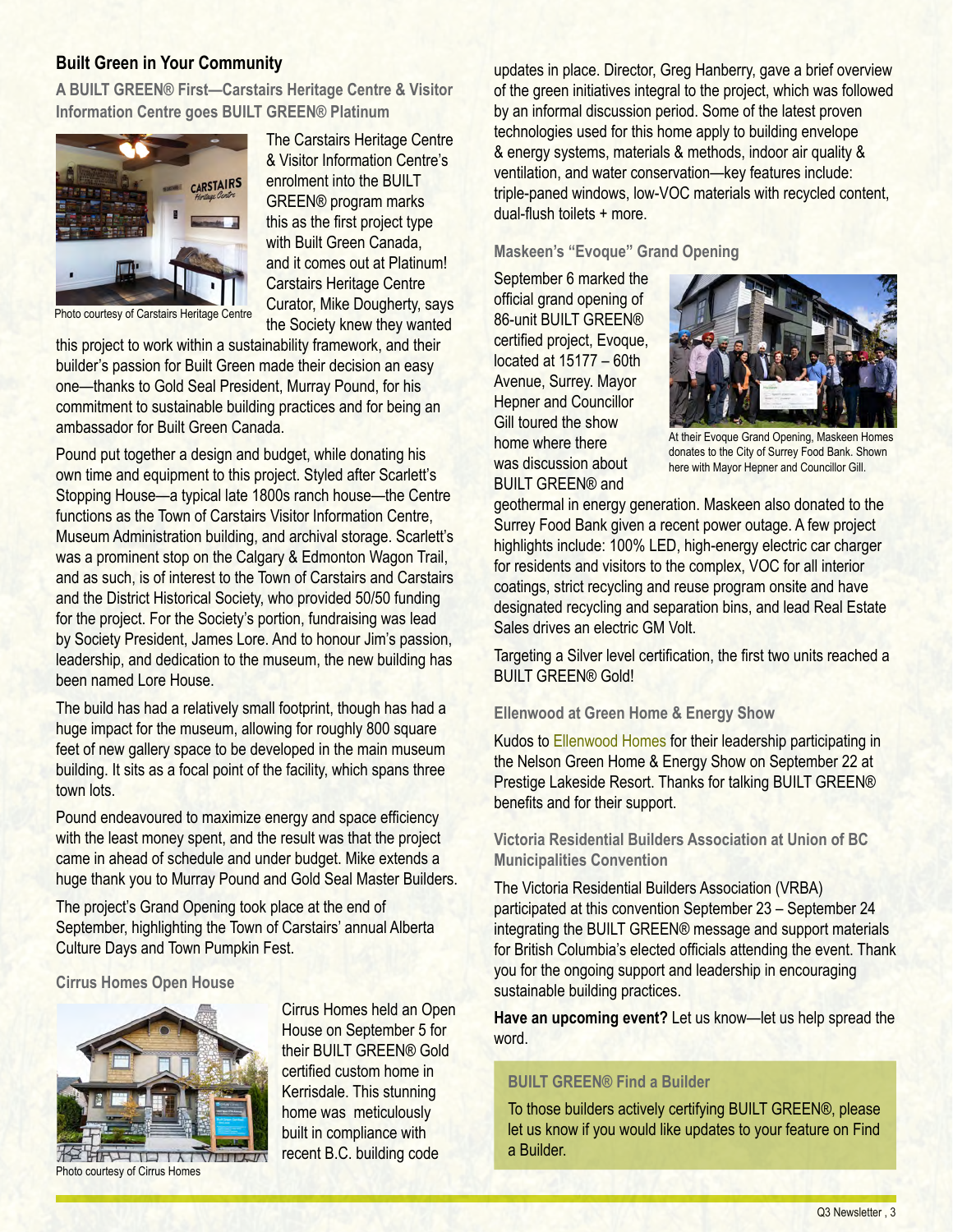# **PROGRAM UPDATES**

#### **NEW BUILT GREEN® Portal – Coming Soon**

Over the years, there have been a number of increased requirements for the BUILT GREEN® Portal / Canada Green Homes database, due to the rise of sustainable building practices and the growth of our programs. Because of these increased demands and the age of the operating systems, we had implemented a number of workarounds. However, we have begun work on a new system that will be simpler and easier to navigate through. This is scheduled for a soft launch near the end of the year. We will keep you posted.

#### **Single Family Verifications: Site Inspections**

This year marks the second year the Single Family Verifications have been in place. As at September 30, just under 25 percent of those required for 2015 have been completed. A follow-up reminder was issued in at the end of this quarter, and it is anticipated the remainder will be in the last quarter of the year, consistent with 2014. Please get your verifications in.

This additional verification step was introduced last year as a component of our quality assurance process; its implementation has increased the rigour of the BUILT GREEN® certification process and adds another level of credibility to the program.

As a refresher of this process: the verification is applied to five per cent of our total projects (based on previous years' numbers), on a province-by-province basis. For those five per cent of projects chosen to undergo the verification, it is a requirement for certification. The Energy Advisors associated with these projects were also notified and are to conduct the verification at the time of the blower door testing—their fee for this is billed to Built Green Canada. As the builder's projects are enrolled throughout 2015, the EA will be notified which have been earmarked for verification prior to the blower door testing.

Should you require any further information please let us know.

#### **BUILT GREEN® Represented in Post Secondary Curriculum**

Medicine Hat College will be utilizing the BUILT GREEN® Single Family Checklist and BUILT GREEN® Single Family Guide tools as part of their curriculum in the CADD185 Residential Design course this winter, part of the Computer Aided Drafting and Design program.

#### **BUILT GREEN® off to Brandon**

During this period, Built Green Canada began working with the City of Brandon, in preparation for an upcoming workshop occurring on November 3. Built Green Canada will be presenting "Building a Sustainable City – Starting With Your Home: An Introduction by Built Green Canada" at a Brandon Design Studio workshop, as well as to City Council.

#### **Energy Advised: Your EA**

With building code changes and the increased emphasis on energy efficiency, the role of an Energy Advisor (EA) has become ever more imperative. Experts in energy efficiency, they're certified



by Natural Resources Canada to deliver the EnerGuide Rating Service for new homes.

These folks have honed strong energy advising skills through years of related practice, and their role is invaluable in sustainable building practices. Built Green Canada, and builders involved in our programs, are lucky to work with very knowledgeable, experienced Energy Advisors. We encourage you to fully utilize these folks; they have so much to offer you and your customers.

Niels Anthonsen, P.Eng., owner of Enerlytics Engineering Ltd and Performance Energy Advisors, is a Professional Engineer and Energy Advisor with over 30 years of engineering experience. When Niels moved to Victoria in 2005, he set himself the goal of realigning his career with work that supports a healthier environment. As such, Niels became a specialist in building-energy modeling and analysis, and brings to his clients' projects experience as:

- An energy modeller and energy consumption analyst, for BCBC Part 9 and Part 3 buildings
- A reviewer of BCBC non-compliant envelope designs for Municipal alternative compliance approval
- An auditor for service organizations as part of their energy modelling EA Quality Assurance programs
- BUILT GREEN® High Density Verifier
- An instructor teaching:
	- • Building science courses for builders, developers, and architects
	- HOT2000 EA certification courses for both new and existing
	- SFHs and MURBs.

Niels has taken over many of the clients from Performance Energy Advisors, who recently retired.

\*\* Wendy Smith and Arlene Skagfeld have worked tirelessly for many BUILT GREEN® builders, and Built Green Canada owes them tremendous gratitude—these builders are once again in good hands with Niels.